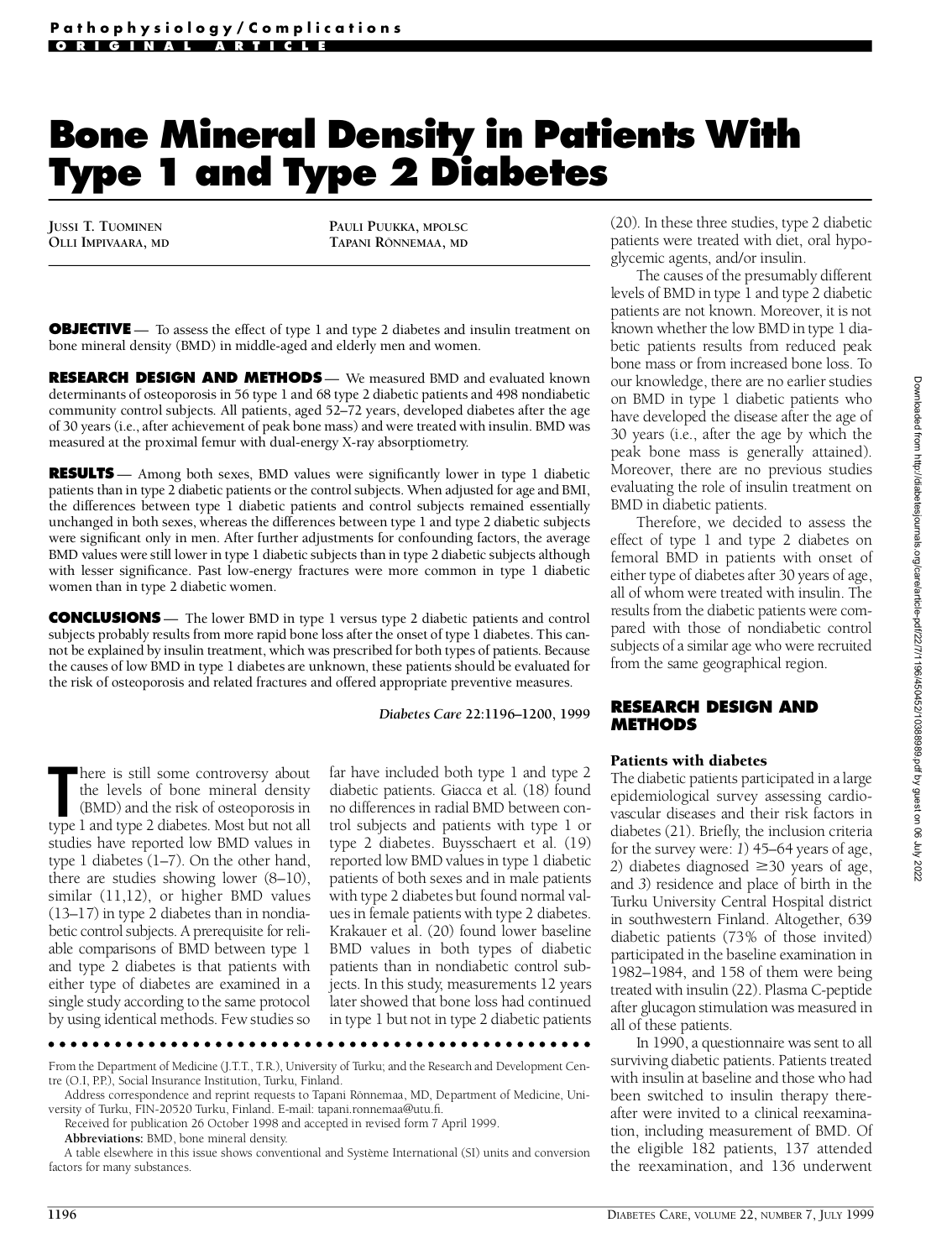Downloaded from http://diabetesjournals.org/care/article-pdf/22/7/1196/

#pd:68688801/ZS#091

 $\overline{90}$ 

|  |  | Tuominen and Associates |
|--|--|-------------------------|
|--|--|-------------------------|

| Characteristic           | Type 1 diabetes<br>$(n = 29)$ | P<br>(type 1 vs. type 2) | Type 2 diabetes<br>$(n = 34)$ | Control<br>$(n = 240)$ | P         | P<br>(type 1 vs. control) (type 2 vs. control) |
|--------------------------|-------------------------------|--------------------------|-------------------------------|------------------------|-----------|------------------------------------------------|
| Age (years)              | $60.5 \pm 4.3$                | 0.015                    | $63.3 \pm 4.5$                | $62.4 \pm 5.0$         | 0.056     | <b>NS</b>                                      |
| BMI (kg/m <sup>2</sup> ) | $25.3 \pm 2.4$                | 0.046                    | $26.8 \pm 3.1$                | $27.1 \pm 3.7$         | < 0.001   | NS.                                            |
| Use of loop diuretics    | 6.9                           | NS                       | 14.7                          | 2.9                    | <b>NS</b> | 0.009                                          |
| Use of thiazides         | 6.9                           | NS                       | 8.8                           | 8.3                    | NS.       | NS.                                            |
| Fractures                | 0                             | NS                       | 3.0                           | 2.5                    | <b>NS</b> | NS.                                            |
| Physically active        |                               |                          |                               |                        |           |                                                |
| At baseline              | 79.3                          | NS                       | 82.4                          |                        |           |                                                |
| At BMD measurement       | 79.3                          | NS.                      | 76.5                          | 83.8                   | NS.       | NS                                             |
| Current smokers          | 10.3                          | <b>NS</b>                | 11.8                          | 15.4                   | NS.       | <b>NS</b>                                      |
| Former smokers           | 51.7                          | NS.                      | 38.2                          | 47.1                   | NS.       | NS.                                            |
| Alcohol users            | 10.3                          | NS.                      | 2.9                           | 4.6                    | 0.182     | NS.                                            |
| Calcium intake (mg/day)  | $1.206 \pm 531$               | NS                       | $1,053 \pm 497$               | $983 \pm 565$          | 0.045     | NS                                             |

**Table 1***—Characteristics of men with and without diabetes*

Data are means ± SD or %.

femoral BMD measurement. We excluded five patients who had undergone lowerlimb amputation. In addition, BMD measurement was not performed in one patient. Plasma C-peptide was measured in patients whose baseline plasma C-peptide had exceeded the detection limit of the assay (0.10 nmol/l) and in patients who had been switched from peroral therapy to insulin between the two examinations. We excluded four patients in whom the C-peptide test was erroneously not performed and three patients in whom baseline insulin treatment had been withdrawn.

These exclusions left 124 patients remaining who were treated with insulin at the time of the BMD measurement. Those who had undetectable stimulated C-peptide values at the baseline examination and those who had a C-peptide value  $< 0.20$ nmol/l at the follow-up examination were defined as type 1 diabetic patients  $(n = 56)$ , and the remainder were considered to have type 2 diabetes  $(n = 68)$ . The stimulated C-peptide level of 0.20 nmol/l was chosen because it has previously been shown to distinguish between type 1 and type 2 diabetes (23).

## Nondiabetic control subjects

Nondiabetic control subjects, aged 57–67 years, were randomly drawn from the population registers of the city of Turku and surrounding rural and urban communities in southwestern Finland. Femoral neck and trochanter BMD measurements were obtained from 533 subjects (63% of those contacted in random sampling order). The measurements in the control group were carried out in parallel to those in the diabetic patient series by the same personnel using the same equipment. Seven subjects were excluded because of missing backg round information, and 28 were excluded due to diabetes. This left 498 subjects (240 men and 258 women) in the nondiabetic control group.

# Methods

Participants were defined as alcohol users if they consumed more than three portions of alcohol per day (one portion = a bottle of beer, 12 cl of wine, or 4 cl of strong alcoholic drinks). To be defined as a current smoker required a smoking history of at least 1 year. Similarly, subjects who had smoked for at least 1 year at any time during their lives but had quit were considered former smokers. Those who were engaged in physically demanding hobbies or sports or other heavy exercise during their leisure time were classified as physically active. Women were defined as estrogen users if they had used estrogen for at least 1 year after menopause. Subjects who had used diuretics for at least 1 year were defined as diuretic users. Calcium intake (mg/day) was calculated from the use of dairy products.

BMD (g/cm<sup>2</sup> ) was measured in the proximal femur (the neck and the trochanteric region) by using dual-energy X-ray absorptiometry (Norland XR-26 Mark II; Norland, Fort Atkinson, WI).

Endogenous insulin secretion capacity was assessed by plasma C-peptide measurement 6 min after intravenous injection of 1 mg of glucagon  $(24)$ . At baseline, HbA<sub>1</sub> was determined by affinity chromatography (Isolab, Akron, OH; reference range

5.5–8.5%). At the reexamination,  $HbA_{1c}$  was determined with fast liquid chromatography (MONO S HR 5/5; Pharmacia, Uppsala, Sweden; reference range 4.2–6.0%).

# Statistical methods

The data analyses were performed with SAS statistical software (SAS Institute, Cary, NC). For comparisons of the basic characteristics between the groups, we used Student's *t* test for numerical variables and the  $x^2$  test or Fisher's test for categorical variables. Variables with skewed distributions were analyzed after log transformation. BMD results between the groups were compared with the *t* test (unadjusted) or analysis of covariance when numerical or categorical covariates were present. This was done with the general linear models procedure, which was also used to calculate the adjusted mean BMD values. According to the study protocol, the subjects with type 1 and type 2 diabetes were first compared mutually and thereafter one by one with the control group. An additional overall comparison of all three groups was needed to calculate comparable adjusted mean values for Fig. 1. For all comparisons, the exact  $P$  values  $<$  0.20 are given. Higher *P* values are marked as NS.

The study was approved by the Ethics Committee of the Research and Development Centre of the Social Insurance Institution. All subjects gave informed consent.

**RESULTS** — Characteristics of the study populations are given in Tables 1 and 2. Patients with type 2 diabetes were an average of 2.8 years older than patients with type 1 diabetes. Compared with control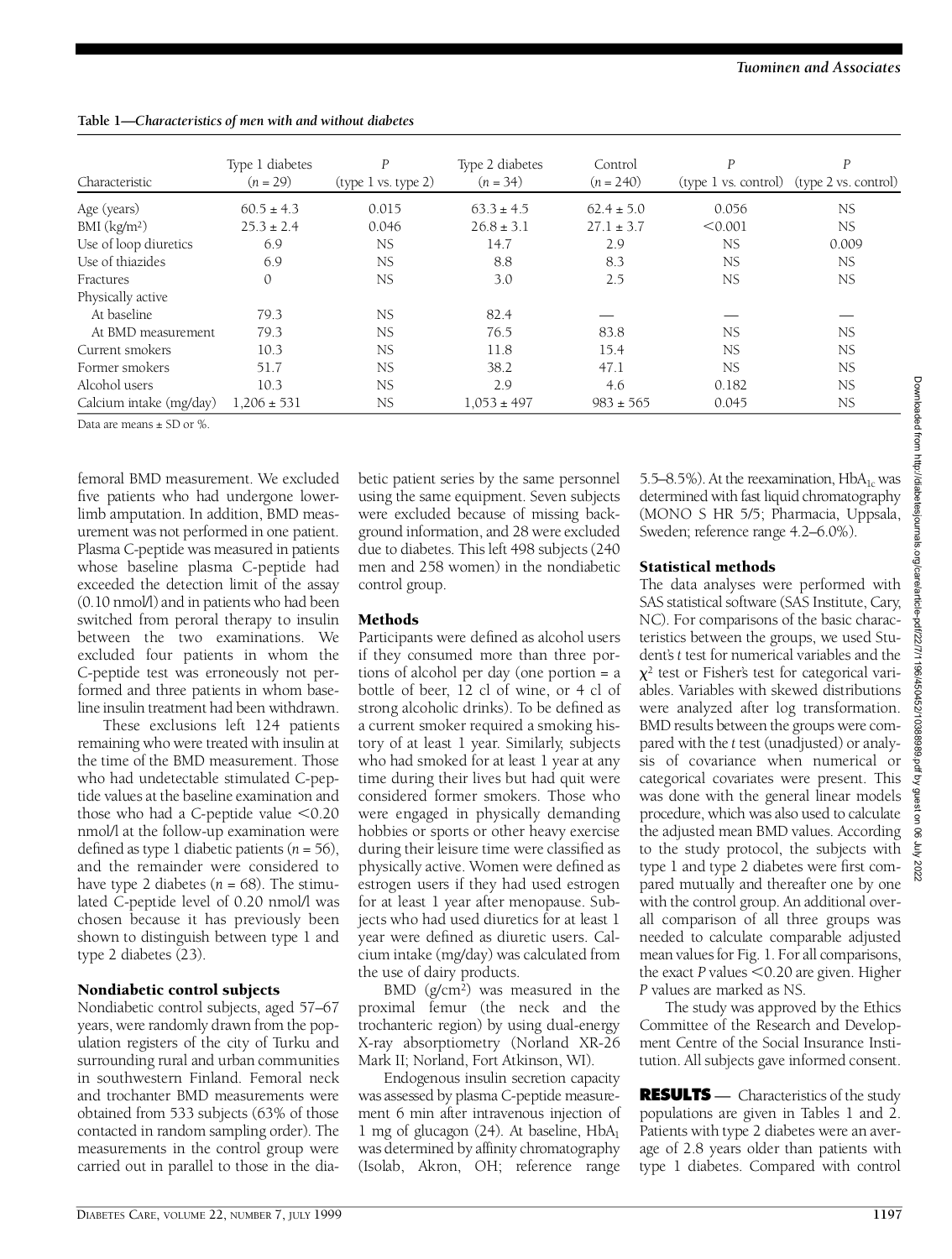| Characteristic           | Type 1 diabetes<br>$(n = 27)$ | P<br>(type 1 vs. type 2) | Type 2 diabetes<br>$(n = 34)$ | Control<br>$(n = 258)$ | P         | P<br>(type 1 vs. control) (type 2 vs. control) |
|--------------------------|-------------------------------|--------------------------|-------------------------------|------------------------|-----------|------------------------------------------------|
|                          |                               |                          |                               |                        |           |                                                |
| Age (years)              | $61.7 \pm 6.3$                | 0.064                    | $64.4 \pm 4.8$                | $61.9 \pm 5.0$         | NS        | 0.007                                          |
| BMI (kg/m <sup>2</sup> ) | $25.2 \pm 3.7$                | < 0.001                  | $30.7 \pm 4.6$                | $27.6 \pm 5.2$         | 0.004     | 0.001                                          |
| Use of estrogens         | 7.4                           | <b>NS</b>                | 17.7                          | 34.5                   | 0.004     | 0.049                                          |
| Use of loop diuretics    | 11.1                          | 0.134                    | 26.5                          | 5.0                    | 0.184     | < 0.001                                        |
| Use of thiazides         | 3.7                           | <b>NS</b>                | 14.7                          | 8.9                    | NS.       | <b>NS</b>                                      |
| Age of menarche (years)  | $14.1 \pm 1.4$                | <b>NS</b>                | $14.2 \pm 1.6$                | $14.0 \pm 1.6$         | <b>NS</b> | NS.                                            |
| Age of menopause (years) | $48.7 \pm 4.3$                | NS.                      | $49.4 \pm 4.2$                | $48.6 \pm 4.9$         | NS.       | NS                                             |
| Fractures                | 18.5                          | 0.014                    | 0                             | 10.9                   | NS        | 0.056                                          |
| Physically active        |                               |                          |                               |                        |           |                                                |
| At baseline              | 77.8                          | <b>NS</b>                | 64.7                          |                        |           |                                                |
| At BMD measurement       | 77.8                          | 0.008                    | 44.1                          | 81.0                   | <b>NS</b> | < 0.001                                        |
| Current smokers          | 11.1                          | NS                       | 5.9                           | 7.4                    | <b>NS</b> | <b>NS</b>                                      |
| Former smokers           | 11.1                          | <b>NS</b>                | 5.9                           | 9.7                    | <b>NS</b> | NS                                             |
| Alcohol users            |                               |                          |                               | $\Omega$               |           |                                                |
| Calcium intake (mg/day)  | $1,083 \pm 436$               | 0.082                    | $904 \pm 352$                 | $834 \pm 402$          | 0.003     | NS.                                            |

Data are means ± SD or %.

women, BMI was higher in women with type 2 diabetes and lower in women with type 1 diabetes. Men with type 1 diabetes had lower BMI than men with type 2 diabetes and control men. The use of loop diuretics was more frequent among men and women with type 2 diabetes than among control subjects. Compared with control subjects, type 2 and especially type 1 diabetic women used estrogen less frequently. None of the 34 women with type 2 diabetes but 5 of the 27 women with type 1 diabetes had had fractures in their wrists or forearms. Calcium intake was significantly higher in patients with type 1 diabetes than in control subjects.

Type 1 diabetic women had a longer duration of diabetes than type 2 diabetic

women (17.6 vs. 14.9 years, respectively, *P* = 0.012). Among both men and women, the duration of insulin therapy was longer in type 1 than in type 2 diabetic patients (among men  $15.6$  vs.  $9.1$  years, respectively,  $P = 0.001$ ; among women 15.2 vs. 4.5 years, respectively,  $P < 0.001$ ). The insulin dose was greater in men with type 1 diabetes than in men with type 2 diabetes  $(0.64 \text{ vs. } 0.51 \text{ U} \cdot \text{ kg}^{-1} \cdot \text{day}^{-1}, \text{ respec-}$ tively,  $P = 0.045$ ). At baseline, the mean value of  $HbA_1$  was 9.81% in both type 1 and type 2 diabetic men. At reexamination, their mean  $HbA_{1c}$  values were 8.72 and 8.96%, respectively (NS). The mean baseline  $HbA<sub>1</sub>$  value was 10.12% in type 1 diabetic women and 10.80% in type 2 diabetic women  $(P = 0.092)$ . At reexamination, their

mean  $HbA_{1c}$  values were 9.27 and 9.63%, respectively (NS).

Type 1 diabetic men had significantly lower BMD values at both the femoral neck and the trochanteric region than did type 2 diabetic and control men (Table 3, Fig. 1). BMD values did not differ significantly between the two latter groups. The lower BMD values in men with type 1 diabetes compared with those found in type 2 diabetic and control subjects remained essentially unchanged after adjustment for age and BMI. The differences between the two types of diabetic men remained essentially unaltered after further adjustment for the duration of diabetes but were slightly reduced after additional adjustment for the duration of insulin therapy and insulin dose.

|                           | Type 1 diabetes<br>$(n = 29)$ | $\boldsymbol{P}$<br>(type 1 vs. type 2) | Type 2 diabetes<br>$(n = 34)$ | Control<br>$(n = 240)$ | P        | P<br>$(type 1 vs. control)$ $(type 2 vs. control)$ |
|---------------------------|-------------------------------|-----------------------------------------|-------------------------------|------------------------|----------|----------------------------------------------------|
| Unadjusted                |                               |                                         |                               |                        |          |                                                    |
| Femoral neck              | $0.816 \pm 0.129$             | 0.066                                   | $0.881 \pm 0.143$             | $0.872 \pm 0.131$      | 0.031    | NS                                                 |
| Trochanter                | $0.778 \pm 0.135$             | 0.019                                   | $0.860 \pm 0.134$             | $0.838 \pm 0.130$      | 0.020    | NS.                                                |
| Adjusted for age and BMI* |                               |                                         |                               |                        |          |                                                    |
| Femoral neck              | 0.805                         | 0.024                                   | 0.891                         | 0.871                  | 0.036    | <b>NS</b>                                          |
| Trochanter                | 0.777                         | 0.028                                   | 0.860                         | 0.836                  | 0.053    | NS                                                 |
| Adjusted for age, BMI,    |                               |                                         |                               |                        |          |                                                    |
| and other factors*        |                               |                                         |                               |                        |          |                                                    |
| Femoral neck              | 0.803                         | 0.040 <sup>†</sup>                      | 0.891                         |                        | $0.030*$ | NS <sub>8</sub>                                    |
| Trochanter                | 0.784                         | 0.099†                                  | 0.855                         |                        | $0.051*$ | 0.1968                                             |

**Table 3—***Unadjusted and adjusted mean BMD (g/cm2) in the proximal femur of men with and without diabetes*

Data are means ± SD. \*In each comparison, adjustment was made including only subjects in the two groups to be compared. Other adjustment factors: †duration of diabetes, duration of insulin therapy, insulin dose; ‡calcium intake; and §use of loop diuretics.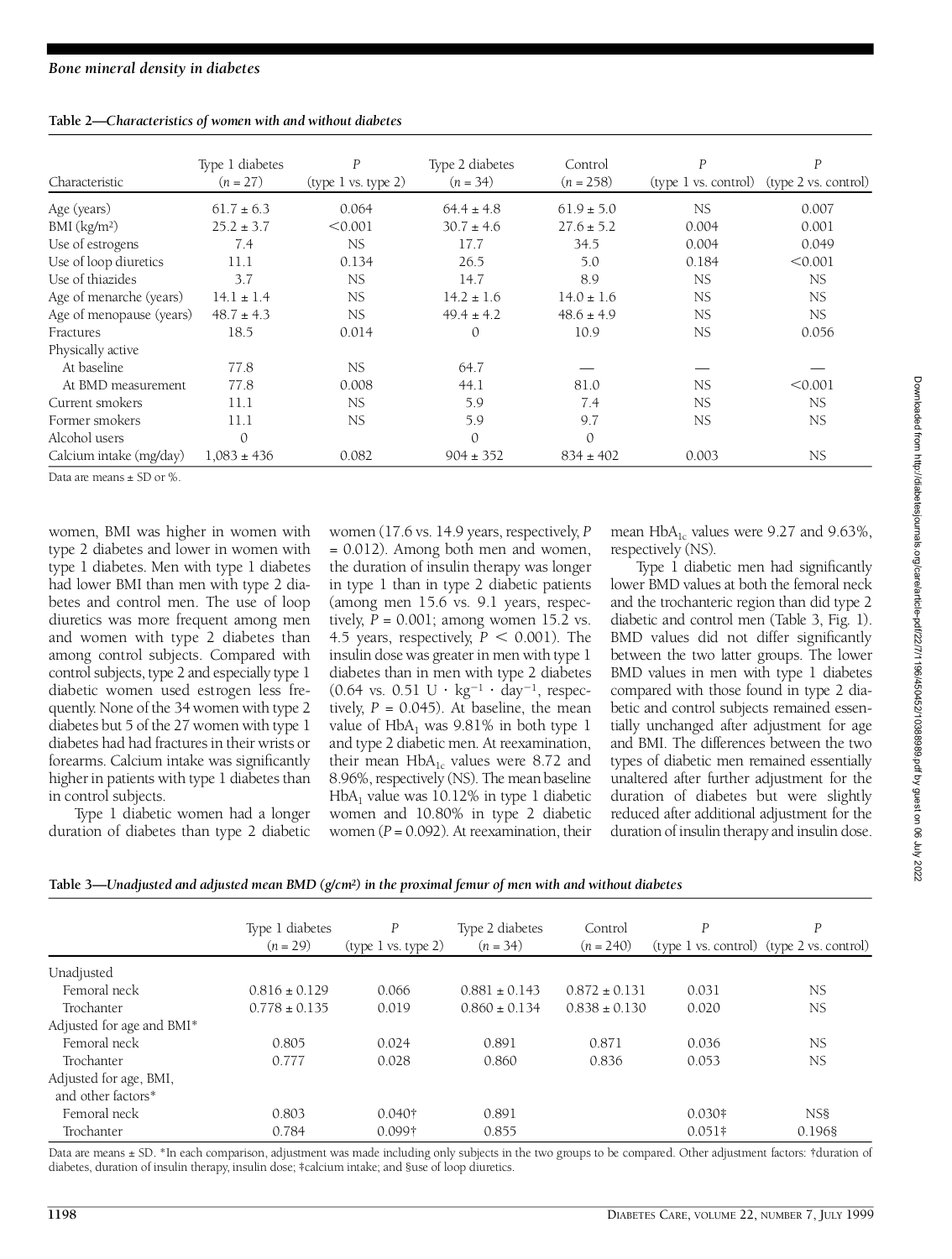

Figure 1—*Mean age- and BMI-adjusted BMD at the proximal femur of subjects with type 1 diabetes (29 men, 27 women), type 2 diabetes (34 men, 34 women), and without diabetes (240 men, 258 women).*

The differences between type 1 diabetic and control men remained after adjustment for age, BMI, and calcium intake.

In addition, type 1 diabetic women had significantly lower BMD values than did type 2 diabetic and control women ( Table 4, Fig. 1). These latter groups had very similar values. After adjustment for age and BMI, the differences in BMD remained essentially unchanged between women with type 1 diabetes and control women, whereas the statistical significance was lost between women with type 1 and those with type 2 diabetes. The difference between type 1 diabetic and control women in BMD at the trochanteric region remained significant after adjustment for age, BMI, use of estrogen, and calcium intake. For BMD at the femoral neck, however, the difference was not quite significant after adjustment for these factors.

**CONCLUSIONS** — Our results confirm the findings of previous studies that reported lower BMD in type 1 diabetic patients than in control subjects (1–7). A new finding in our study was that low BMD in type 1 diabetic patients probably results from increased bone loss after peak bone mass has been attained. This conclusion is based on the fact that all of our patients developed diabetes after 30 years of age, and there is no reason to believe that they had not attained a normal peak bone mass before the onset of diabetes. However, we cannot completely exclude the theoretical possibility that patients with type 1 diabetes may have a lower peak bone mass due to a common genotype that makes them susceptible to both low BMD and type 1 diabetes. Our study does not rule

| Table 4—Unadjusted and adjusted mean BMD (g/cm <sup>2</sup> ) in the proximal femur of women with and without diabetes |  |  |  |
|------------------------------------------------------------------------------------------------------------------------|--|--|--|
|------------------------------------------------------------------------------------------------------------------------|--|--|--|

|                           | Type 1 diabetes<br>$(n = 27)$ | $\boldsymbol{P}$<br>(type 1 vs. type 2) | Type 2 diabetes<br>$(n = 34)$ | Control<br>$(n = 258)$ | P         | $\boldsymbol{P}$<br>$(type 1 vs. control)$ $(type 2 vs. control)$ |
|---------------------------|-------------------------------|-----------------------------------------|-------------------------------|------------------------|-----------|-------------------------------------------------------------------|
| Unadjusted                |                               |                                         |                               |                        |           |                                                                   |
| Femoral neck              | $0.711 \pm 0.123$             | 0.008                                   | $0.813 \pm 0.157$             | $0.783 \pm 0.129$      | 0.007     | <b>NS</b>                                                         |
| Trochanter                | $0.603 \pm 0.103$             | 0.004                                   | $0.709 \pm 0.168$             | $0.703 \pm 0.126$      | < 0.001   | <b>NS</b>                                                         |
| Adjusted for age and BMI* |                               |                                         |                               |                        |           |                                                                   |
| Femoral neck              | 0.729                         | 0.114                                   | 0.799                         | 0.782                  | 0.026     | <b>NS</b>                                                         |
| Trochanter                | 0.624                         | 0.111                                   | 0.692                         | 0.703                  | < 0.001   | <b>NS</b>                                                         |
| Adjusted for age, BMI,    |                               |                                         |                               |                        |           |                                                                   |
| and other factors*        |                               |                                         |                               |                        |           |                                                                   |
| Femoral neck              | 0.709                         | NS†                                     | 0.803                         |                        | $0.068*$  | 0.0748                                                            |
| Trochanter                | 0.601                         | $0.141\dagger$                          | 0.709                         |                        | $0.002$ ‡ | NS <sub>8</sub>                                                   |

Data are means ± SD. \*In each comparison, adjustment was made including only subjects in the two groups to be compared. Other adjustment factors: †duration of diabetes, duration of insulin therapy, physical activity, calcium intake; ‡use of estrogens, calcium intake; §use of estrogens, use of loop diuretics, and physical activity.